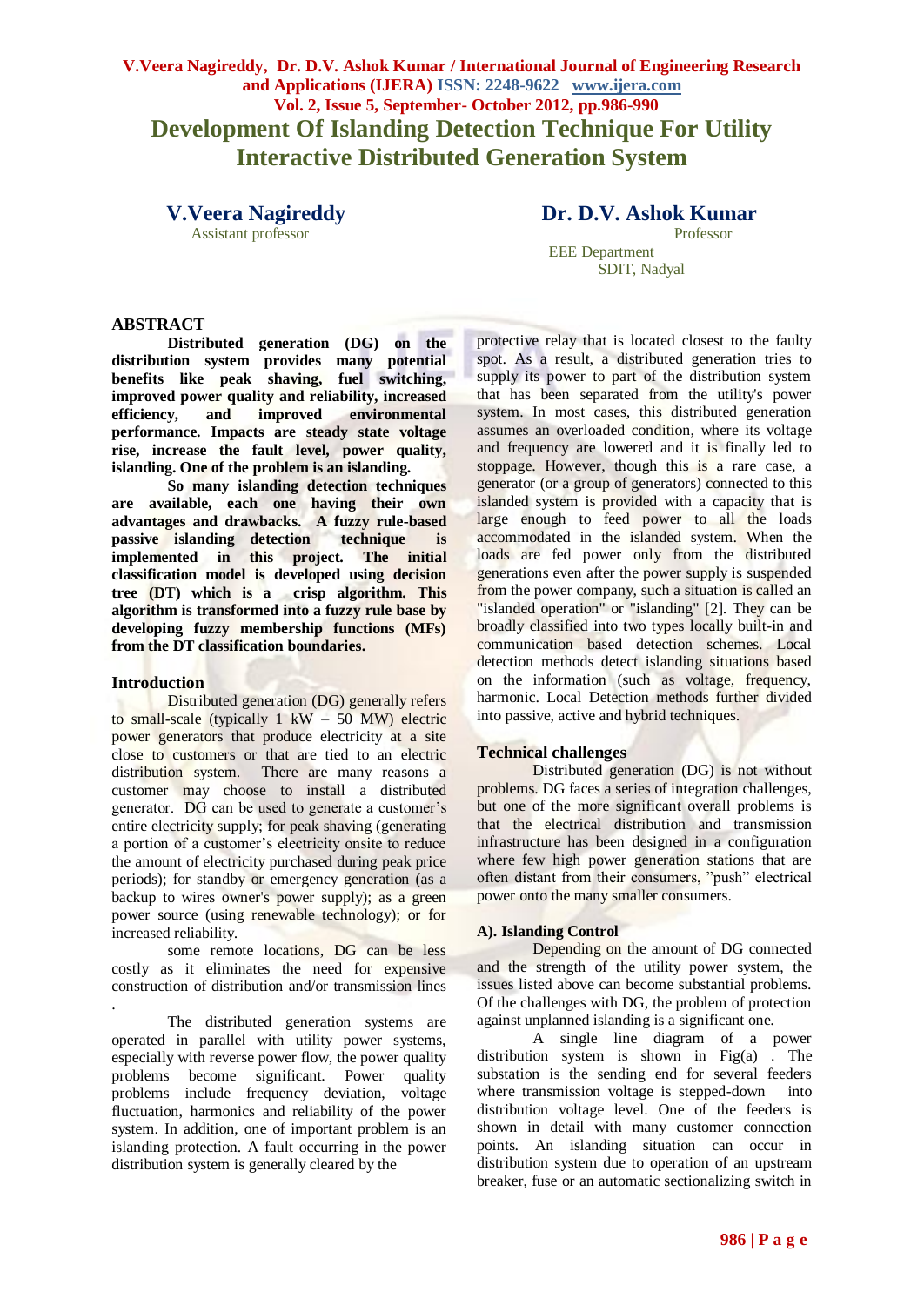response to fault or due to manual switching. The islanding of the portion of network due to opening of re-closer switch "C" is shown in Fig. 1.1. The DG1 will feed the power into the resultant island in this case. The most common cause for a re-closer to open is a fault in the downstream of the re-closer. An islanding situation could also happen when fuse at the point "F" melts. In this case the inverter based DG3 will feed the local loads, forming a small islanded power system. Formation of islanding can be intentional or unintentional.

## **B). Intentional islanding**

The use of DG with proper control to supply the islanded portion of the network, during utility outage conditions is called intentional islanding operation. This improves the reliability of supply and also brings many other benefits. Once the disturbance is over the islanded portion of the network should be connected back to the grid. The transition between grid connected and islanding operation modes must be seamless without any down time, in order to provide uninterruptible power supply to critical and sensitive loads.

# **C). Benefits of intentional islanding operation**

The intentional islanding operation potentially brings many benefits to the DG owner, distribution network operators (DNO) and customers. Due to the increasing competition amongst energy suppliers to attract more and more customers, intentional islanding of DG units are a valuable option. Intentional Islanding can improve the quality of supply indices and reliability. The additional revenue to DG owners can be achieved by the increased power supplied during network outage. It helps in increasing the customer's satisfaction due to the reduction in frequency and duration of interruptions from outages in the distribution network. The intentional islanding operation can help the society in general, by preventing civil disobedience, assault, looting and disruption in essential services during utility power outage conditions

## **D). Issues**

Although there are some benefits of islanding operation there are some drawbacks as well. Some of them are as follows:

- Line worker safety can be threatened by DG sources feeding a system after primary sources have been opened and tagged out.
- The voltage and frequency may not be maintained within a standard permissible level. Islanded system may be inadequately grounded by the DG interconnection.
- Instantaneous reclosing could result in out of phase reclosing of DG. As a result of which large mechanical torques and currents are created that can damage the generators or

prime movers [3] Also, transients are created, which are potentially damaging to utility and other customer equipment. Out of phase reclosing, if occurs at a voltage peak, will generate a very severe capacitive switching transient and in a lightly damped system, the crest over-voltage can approach three times rated voltage [4].

 Various risks resulting from this include the degradation of the electric components as a consequence of voltage& frequency drifts.

## **E). Contributions**

- Implementing power distribution network with DG in MATLAB.
- Development of passive islanding detection technique using fuzzy logic rule base.
- An extensive simulation studies on islanding detection based on above techniques using MATLAB.

Another problem for power line communication is the complexity of the network and the affected networks. A perfectly radial network with one connecting breaker is a simple example of island signaling; however, more complex systems with multiple utility feeders may find that differentiation between upstream breakers difficult.

## **F).Fuzzy logic controller**

A fuzzy logic controller is a control algorithm based on several linguistic control rules connected along them through a fuzzy implication and a compositional rule of interference, together with a defuzzification mechanism, that is to say, a mechanism that changes the action of fuzzy control in to one which is not fuzzy. Fuzzy logic controllers, as a focus for analysis nd design of control strategies, are obtaining good results, increasing considerably their application in the last years. Fig 4.1 shows the configuration of fuzzy logic controller.

#### **G).DESCRIPTION OF SIMULATION MODEL Power distribution network with DG**

In order to investigate the performance of the proposed Technique during various contingencies a simulation model

was implemented. It is important that the model reflects a real system in all vital parts. The behavior of the simulated system must be similar to what happens in a real situation. How this has been achieved is described in the following. In the preliminary study we have considered a system as shown in the fig. a [11].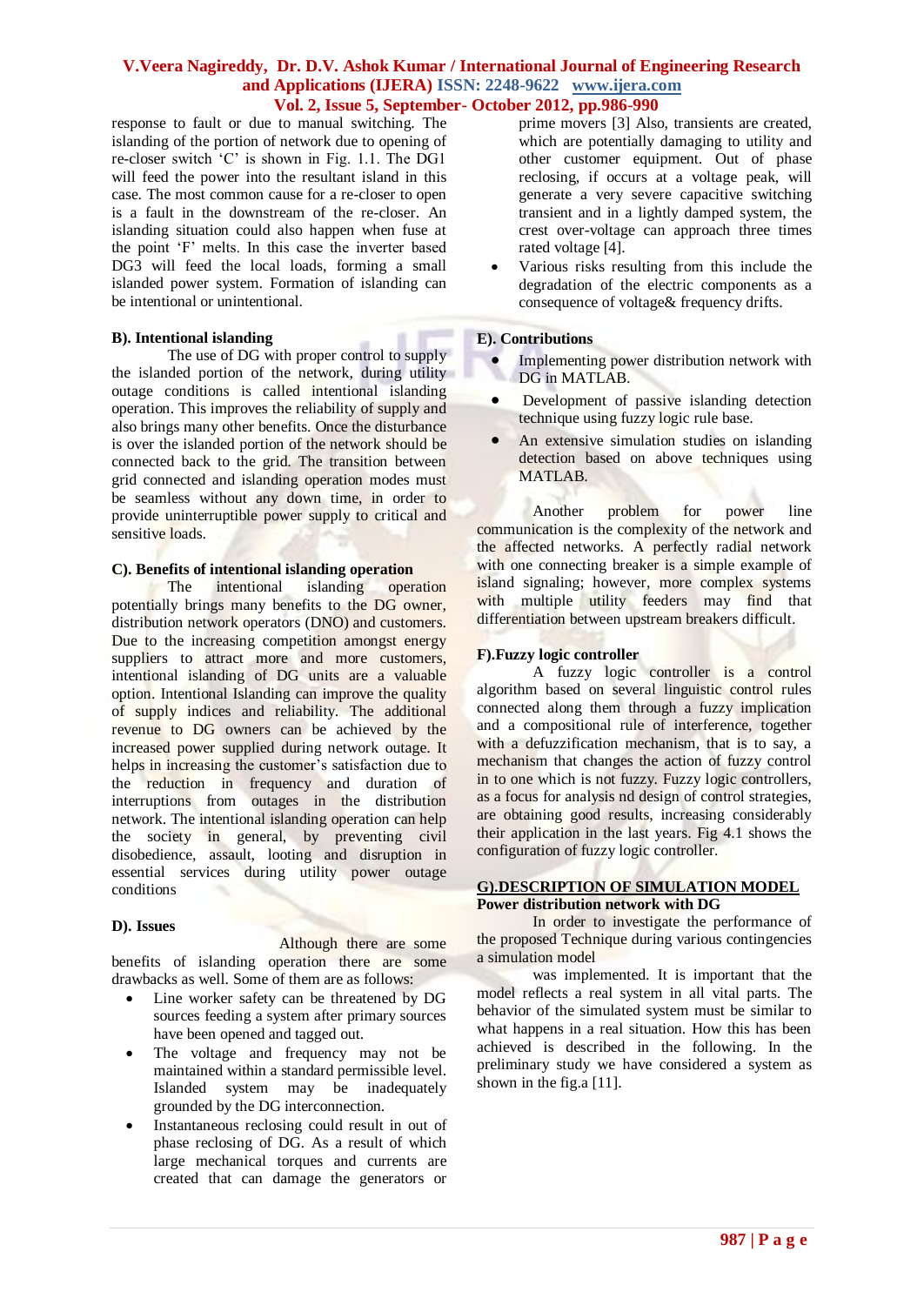

**Fig. a :** Block diagram of power distribution network with DG

## **Transformers**

Transformer T1

Rated MVA =25  $f=60Hz$  Rated kV=69/13.8 Dy<sub>n</sub>1  $X_1=0.1$ pu R<sub>1</sub>=0.00375pu  $X_m=500$ pu R<sub>m</sub>=500pu Transformer T2

Rated MVA =10 *f=60Hz* Rated kV=13.8/13.8 Ynd1  $X_1=0.1$ pu R<sub>1</sub>=0.00375pu  $X_m=500$ pu R<sub>m</sub>=500pu

#### **Load data**

Load  $(L-1) = 10MW 3.5MVAR$ , load  $(L-2) = 5MW$ 2.0MVAR

#### **Transmission lines data**

Rated MVA  $=20$   $f=60Hz$  Rated  $kV=13.8$  $X_{0L} = 0.0534$ ohms /Km  $R_{0L} = 0.0414$ ohms /Km  $X_{1L} = 0.0178$ ohms /Km  $R_{1L} = 0.01384$ ohms /Km  $X_{0CL}$ =5.1nF /Km  $X_{1CL}$ =17nF /Km line length  $=20Km$ 

Rated MVA =10  $f=60Hz$  54poles Y<sub>n</sub> Rated kV=13.8 Inertia constant  $H = 3.0$ sec.

#### **H).Decision tree**

Decision tree learning is a method commonly used in data mining. The goal is to create a model that predicts the value of a target variable based on several input variables. The basic idea involved in any multistage approach is to break up a complex decision into a union of several simpler decisions, hoping the final solution obtained this way would resemble the intended desired solution [17].

#### **Decision tree chart**

Simulated Fig(b) Block diagram using MATLAB/Simulink from that extract  $\Delta f/\Delta t$ ,  $\Delta p/\Delta t$ , *f* these terms and verified with below flow-chart .This flow-chart explain given network is islanding/nonislanding.



#### Fig. b: Decision tree chart [10].

Class-1 means islanding and class-0 means nonislanding.

#### **I).Rule based fuzzy logic controller**

The most significant features  $\Delta f/\Delta t$ ,  $\Delta p/\Delta t$ ,  $\Delta f$  are considered as  $X_1$ ,  $X_2$  and  $X_3$ , respectively. The fuzzy MFs developed for variable  $X_1$  are  $A_1$  and  $A_2$ , for  $X_2$  are  $B_1$ ,  $B_2$ , and for  $X_1$  are  $C_1$ ,  $C_2$ . Per the above formulations, the rectangular MFs are

derived as

 $A_1= \mu\{X_1, [2.18, 2.18, 34.0, 34.0]\}$  $A_2= \mu\{X_1, [-9.5, -9.5, 2.18, 2.18]\}$  $B_1= \mu\{X_2, [0.64, 0.64, 19.0, 19.0]\}$  $B_2= \mu\{X_2, [-0.5, -0.5, 0.64, 0.64]\}$  $C_1 = \mu\{X_3, [0.16, 0.16, 0.6, 0.6]\}$  $C_2= \mu\{X_3, [-0.05, -0.05, 0.16, 0.16]\}.$ 

The fuzzy MFs generated from the DT classification boundaries are rectangular in nature. But to further add fuzziness to the membership functions, the rectangular boundaries are skewed to a certain extent by heuristic tuning. The coordinates of the trapezoidal fuzzy MFs are decided after testing on several values around the initial values resulting from DT [10]. Thus, the final fuzzy MFs are

#### **Rule base**

R1: If  $X_1$  is  $A_1$  and  $X_2$  is  $B_1$  then Class-1

R2: If  $X_1$  is  $A_2$  and  $X_2$  is  $B_2$  then Class-1

R3: If  $X_1$  is  $A_2$  and  $X_2$  is  $B_1$  and  $X_3$  is  $C_1$  then Class-1 R4: If  $X_1$  is  $A_2$  and  $X_2$  is  $B_1$  and  $X_3$  is  $C_2$  then Class-0 Class-1 means islanding and class-0 means nonislanding.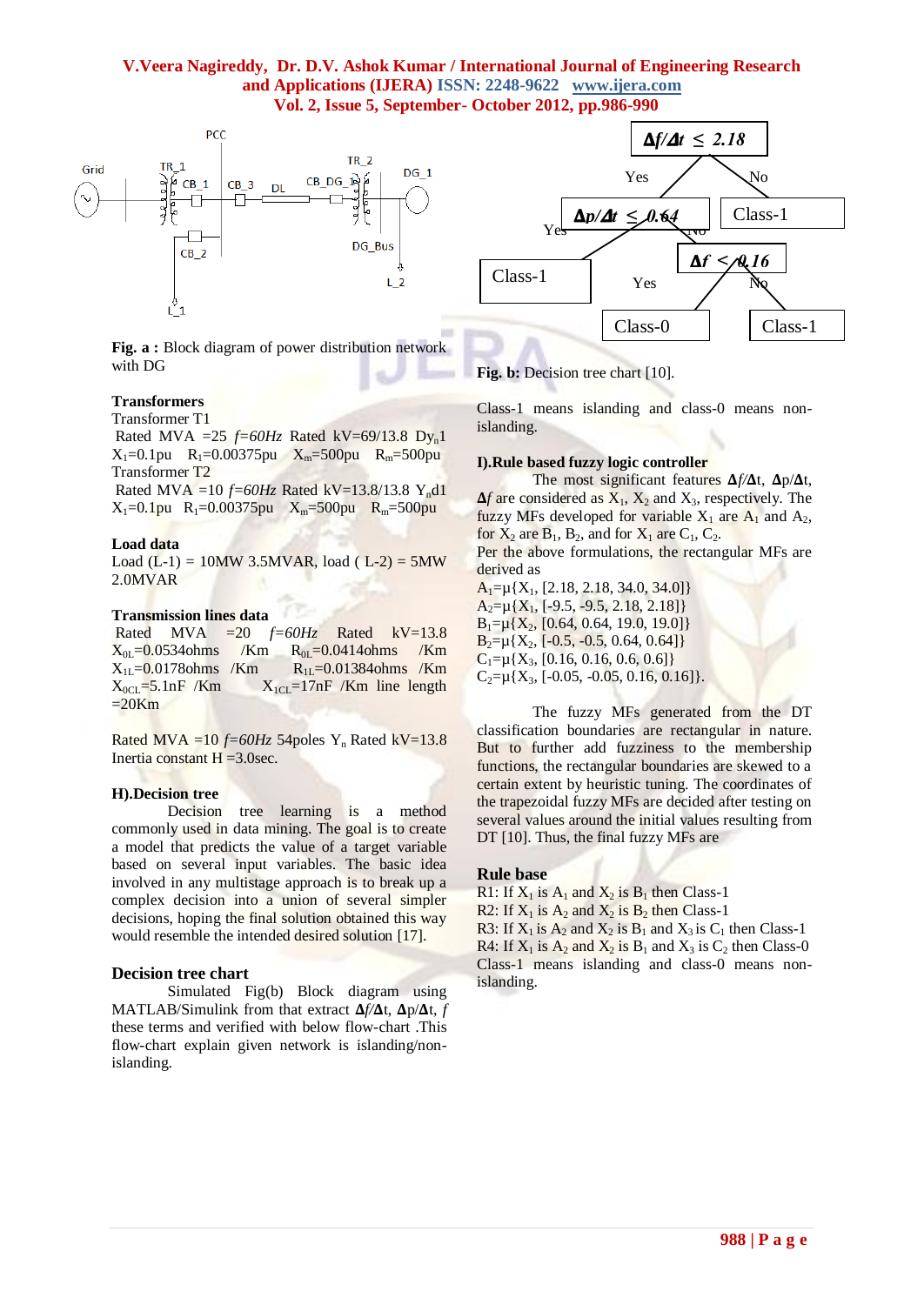

**Fig.c:** Fuzzy inference system.

#### **J).SimulationResults**

Modeling of case study network (figure a) using Mat lab was done. Simulations were carried out considering the following critical conditions at different PCC bus loads:

- Condition-1: Tripping of the circuit breaker CB-1 to simulate the condition of islanding of the DG with the PCC bus loads.
- Condition-2: Tripping of the circuit breaker CB-2 (isolating the PCC bus loads) to simulate disturbances on the DG.
- Condition-3: Tripping of the circuit breaker CB-3 to simulate the islanding of the DG without the PCC- bus loads.
- Condition-4: Three-phase fault on the GEN\_BUS with instantaneous (1 cycle) fault-clearing time by the CB-1 which, in turn, causes islanding of the DG.

The PCC bus loads are

- 1. PCC-bus loading P=0.5pu, Q=0.175pu.
- 2. PCC-bus loading P=0.3pu, Q=0.105pu.
- 3. PCC-bus loading P=0.625pu, Q=0.22PU.

Table 1 provides the test results for different conditions of inputs  $X_1$ ,  $X_2$ , and  $X_3$  for islanding detection. In 1 table E11 means, E indicated event, first 1 indicated fault, second 1 indicated PCC bus load condition.

**Table1:** Different test conditions results

| Event           | $X_{1}$ | $X_2$   | $X_3$ | Actualconditio |
|-----------------|---------|---------|-------|----------------|
| no              |         |         |       | n              |
| E11             | 5.500   | $-0.20$ | 0.234 | Islanding      |
| E <sub>12</sub> | 5.330   | $-0.30$ | 0.020 | Islanding      |
| E <sub>21</sub> | 0.001   | 3.00    | 0.005 | Non-islanding  |
| E <sub>23</sub> | 0.001   | 5.40    | 0.005 | Non-islanding  |
| E31             | 4.900   | $-0.01$ | 0.005 | Islanding      |
| E33             | 5.000   | $-0.10$ | 0.005 | Islanding      |
| E41             | 5.800   | 5.00    | 0.01  | Islanding      |

The table1 shows conventional results of our case study system. With fuzzy results are given below. The system study state reaches around 300ms. After 300ms system (fuzzy output results)output value reaches 0.5, it is islanding condition other ways nonislanding condition.

1) Tripping of the circuit breaker CB-1at 1sec to simulate with PCC bus loads is P=0.5pu, Q=0.175pu.



Fig. d: E11 Crisp values plot.

The fig. d shows the crisp value plot, crisp value reaches 0.5 after 300msec, islanding is occurred.

2) Tripping of the circuit breaker CB-1at1sec to simulate with PCC bus loads is P=0.3pu, Q=0.105pu.



**Fig. e:** E12 Crisp values plot.

The fig. e shows the crisp value plot, crisp value reaches 0.5 after 300msec, islanding is occurred.

3) Tripping of the circuit breaker CB-2(1sec) to simulate with PCC bus loads is P=0.5pu, Q=0.175pu.